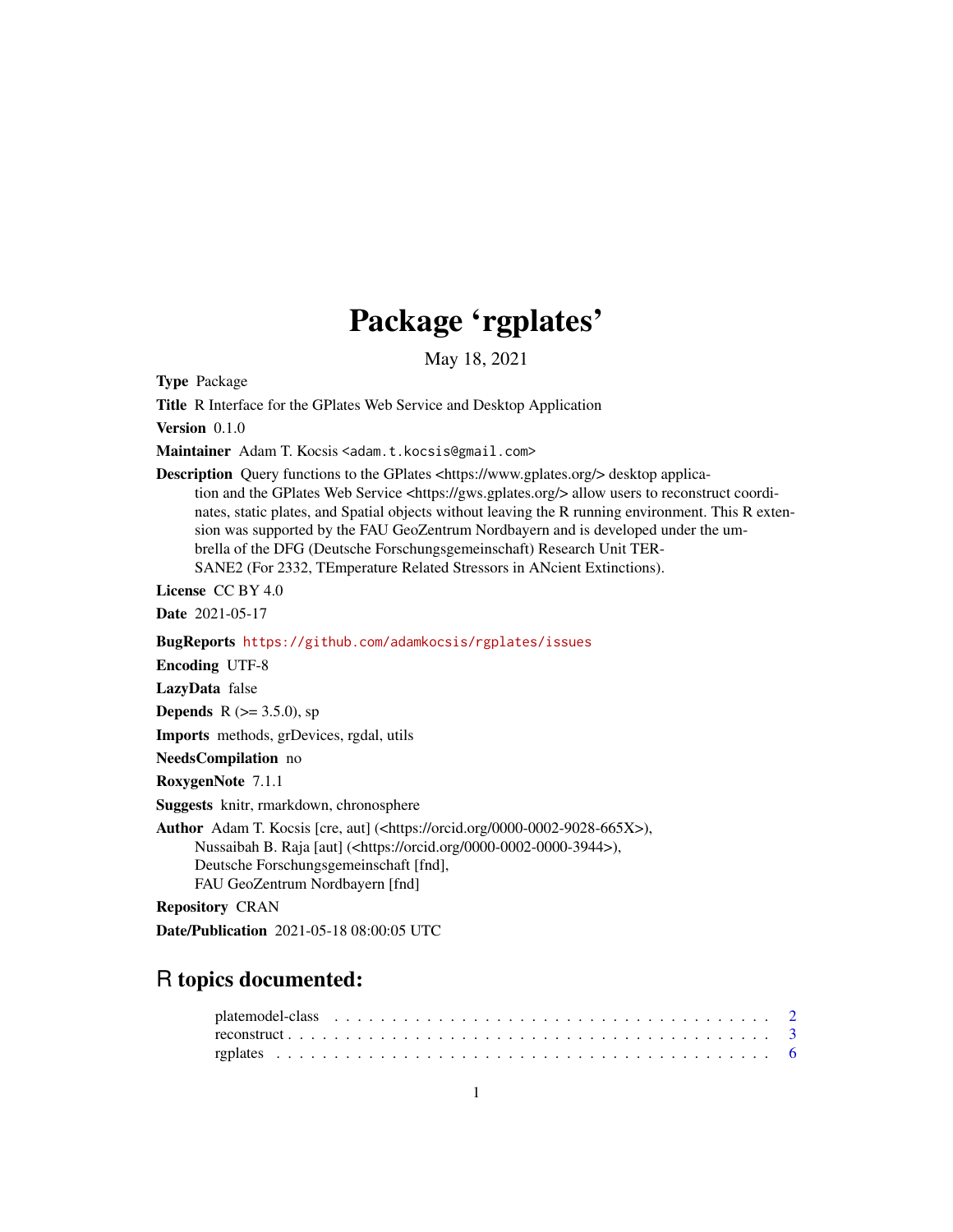#### <span id="page-1-0"></span>**Index** [8](#page-7-0) **8**

platemodel-class *Class of objects representing plate tectonic models*

#### <span id="page-1-1"></span>Description

Meta-object containing paths to a unique plate tectonic model

#### Usage

```
## S4 method for signature 'platemodel'
initialize(.Object, path = NULL, rotation = NULL, polygons = NULL)
```
#### Arguments

| .Object  | Constructor argument (not needed).                                                 |
|----------|------------------------------------------------------------------------------------|
| path     | (character) Path to a mod unique plate model object.                               |
| rotation | (character) If path is NULL, the path to the rotation file-part of the model.      |
| polygons | (character) If path is NULL, the path to the plate polygon file-part of the model. |

#### Value

A platemodel class object.

#### Examples

```
# path to provided archive
archive <- file.path(
 system.file("extdata", package="rgplates"),
  "paleomap_model_v19o_r1c.zip")
# extract to temporary directory
unzip(archive, exdir=tempdir())
# path to the combined model/rotation file
path <- file.path(tempdir(),
  "paleomap_model_v19o_r1c/paleomap_model_v19o_r1c.mod")
# register in R - to be used in reconstruct()
model <- platemodel(path)
```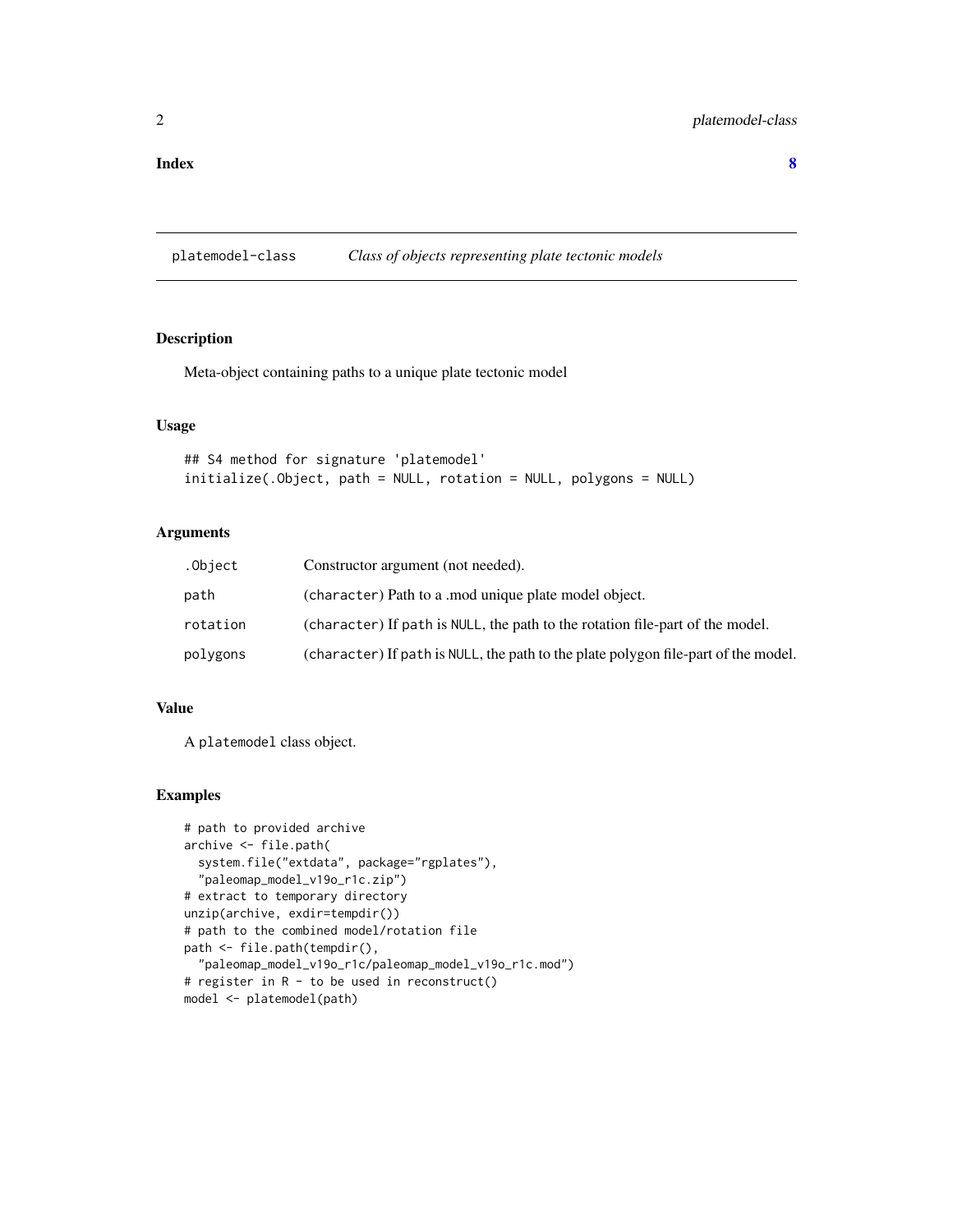<span id="page-2-0"></span>

#### Description

Reconstruct the geographic locations from present day coordinates and spatial objects back to their paleo-positions. Each location will be assigned a plate id and moved back in time using the chosen reconstruction model.

#### Usage

```
reconstruct(x, ...)
## S4 method for signature 'matrix'
reconstruct(
  x,
  age,
 model = "PALEOMAP",
 listout = TRUE,
 verbose = FALSE,
  enumerate = TRUE,
 chunk = 200,
  reverse = FALSE,
 path.gplates = NULL,
 cleanup = TRUE,dir = NULL,plateperiod = FALSE
)
## S4 method for signature 'data.frame'
reconstruct(x, ...)
## S4 method for signature 'numeric'
reconstruct(x, ...)
## S4 method for signature 'character'
reconstruct(
  x,
  age,
 model = "PALEOMAP",
 listout = TRUE,
  verbose = FALSE,
 path.gplates = NULL,
 cleanup = TRUE,
 dir = NULL,plateperiod = FALSE
)
```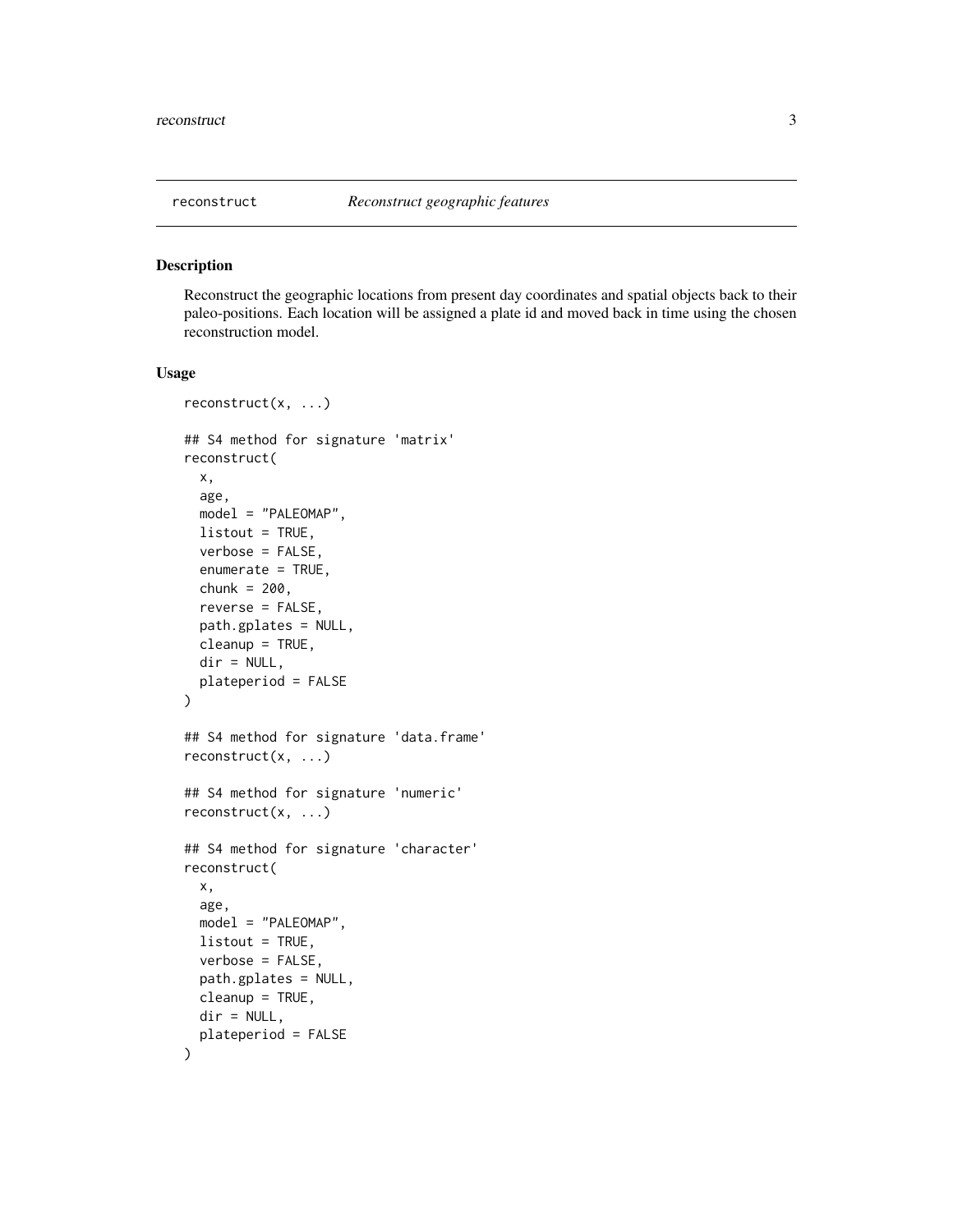```
## S4 method for signature 'SpatialPolygonsDataFrame'
reconstruct(
 x,
 age,
 model = "PALEOMAP",
 listout = TRUE,
 verbose = FALSE,
 path.gplates = NULL,
 cleanup = TRUE,
 dir = NULL,plateperiod = FALSE
)
## S4 method for signature 'SpatialLinesDataFrame'
reconstruct(
 x,
 age,
 model = "PALEOMAP",
 listout = TRUE,
 verbose = FALSE,
 path.gplates = NULL,
 cleanup = TRUE,
 dir = NULL,plateperiod = FALSE
\mathcal{L}
```
#### Arguments

| X         | are the features to be reconstructed. Can be a vector with longitude and latitude<br>representing a single point or a matrix/dataframe with the first column as lon-<br>gitude and second column as latitude, or a SpatialPolygonsDataFrame class<br>object. The character strings "plates" and "coastlines" return static plates<br>and rotated present-day coastlines, respectively.              |
|-----------|-----------------------------------------------------------------------------------------------------------------------------------------------------------------------------------------------------------------------------------------------------------------------------------------------------------------------------------------------------------------------------------------------------|
|           | arguments passed to class-specific methods.                                                                                                                                                                                                                                                                                                                                                         |
| age       | (numeric) is the age in Ma at which the points will be reconstructed                                                                                                                                                                                                                                                                                                                                |
| model     | (character or platemodel) The reconstruction model. The class of this ar-<br>gument selects the submodule used for reconstruction, a character value will<br>invoke the remote reconstruction submodule and will submit x to the GP lates<br>Web Service. A platemodel class object will call the local-reconstruction sub-<br>module. The default is "PALEOMAP". See details for available models. |
| listout   | (logical) If multiple ages are given, the output can be returned as a list if<br>$listout = TRUE.$                                                                                                                                                                                                                                                                                                  |
| verbose   | (logical) Should call URLs (remote submodule) or console feedback (local-<br>submodule) be printed?                                                                                                                                                                                                                                                                                                 |
| enumerate | (logical) Should be all coordinate/age combinations be enumerated and recon-<br>structed (set to TRUE by default)? FALSE is applicable only if the number of rows                                                                                                                                                                                                                                   |

<span id="page-3-0"></span>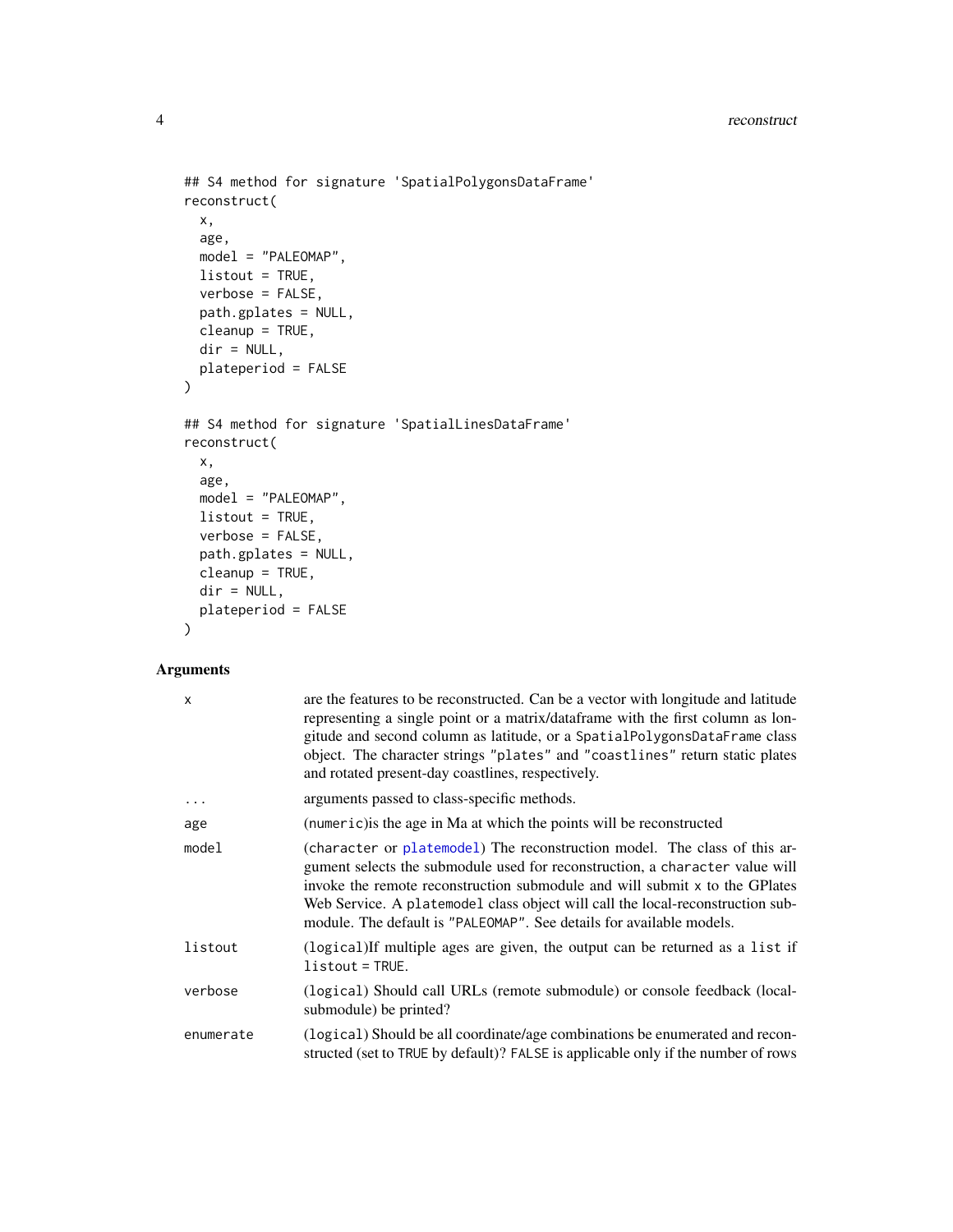<span id="page-4-0"></span>

|              | in x is equal to the number elementes in age. Then a point will be reconstructed<br>to the age that has the same index in age as the row of the coordinates in x. List<br>output is not available in this case.                                     |
|--------------|-----------------------------------------------------------------------------------------------------------------------------------------------------------------------------------------------------------------------------------------------------|
| chunk        | (numeric) Argument of the remote reconstruction submodule. Single integer,<br>the number of coordinates that will be queried from the GP lates in a single go.                                                                                      |
| reverse      | (logical) Argument of the remote reconstruction submodule. The flag to con-<br>trol the direction of reconstruction. If reverse = TRUE, the function will calcu-<br>late the present-day coordinates of the given paleo-coordinates.                |
| path.gplates | (character) Argument of the local reconstruction submodule. In case the GPlates<br>executable file is not found at the coded default location, the full path to the ex-<br>ecutable (gplates- <ver>.exe on Windows) can be entered here.</ver>      |
| cleanup      | (logical) Argument of the local reconstruction submodule. Should the tempo-<br>rary files be deleted immediately after reconstructions?                                                                                                             |
| dir          | (character) Argument of the local reconstruction submodule. Directory where<br>the temporary files of the reconstruction are stored (defaults to a temporary di-<br>rectory created by R). Remember to toggle cleanup if you want to see the files. |
| plateperiod  | (logical) Argument of the local reconstuction submodule. Should the dura-<br>tions of the plates be forced on the partitioned feature? If these are set to TRUE<br>and the plate duration estimates are long, then you might lose some data.        |

#### Details

The function implements two reconstruction submodules, which are selected with the model argument:

If model is a character entry, then the reconstruct() function uses the GPlates Web Service (<https://gws.gplates.org/>, remote reconstruction submodule). The available reconstruction models for this submodule are:

- "SETON2012" (Seton et al., 2012) for coastlines and plate polygons.
- "MULLER2016" (Muller et al., 2016) for coastlines and plate polygons.
- "GOLONKA" (Wright et al. 2013) for coastlines only.
- "PALEOMAP" (Scotese and Wright, 2018) for coastlines and plate polygons.
- "MATTHEWS2016" (Matthews et al., 2016) for coastlines and plate polygons.

If model is a [platemodel](#page-1-1) class object, then the function will try to use the GPLates desktop application (<https://www.gplates.org/>) to reconstruct the coordinates (local reconstruction submodule). Plate models are available in chronosphere with the [fetch](#page-0-0) function. See [datasets](#page-0-0) for the available models. The function will try to find the main GPlates executable in its default installation directory. If this does not succeed, use path.gplates to enter the full path to the GPlates executable as a character string.

#### Value

A numeric matrix if x is a numeric, matrix or data. frame, or Spatial $*$  class objects, depending on input. NULL in case no model is specified.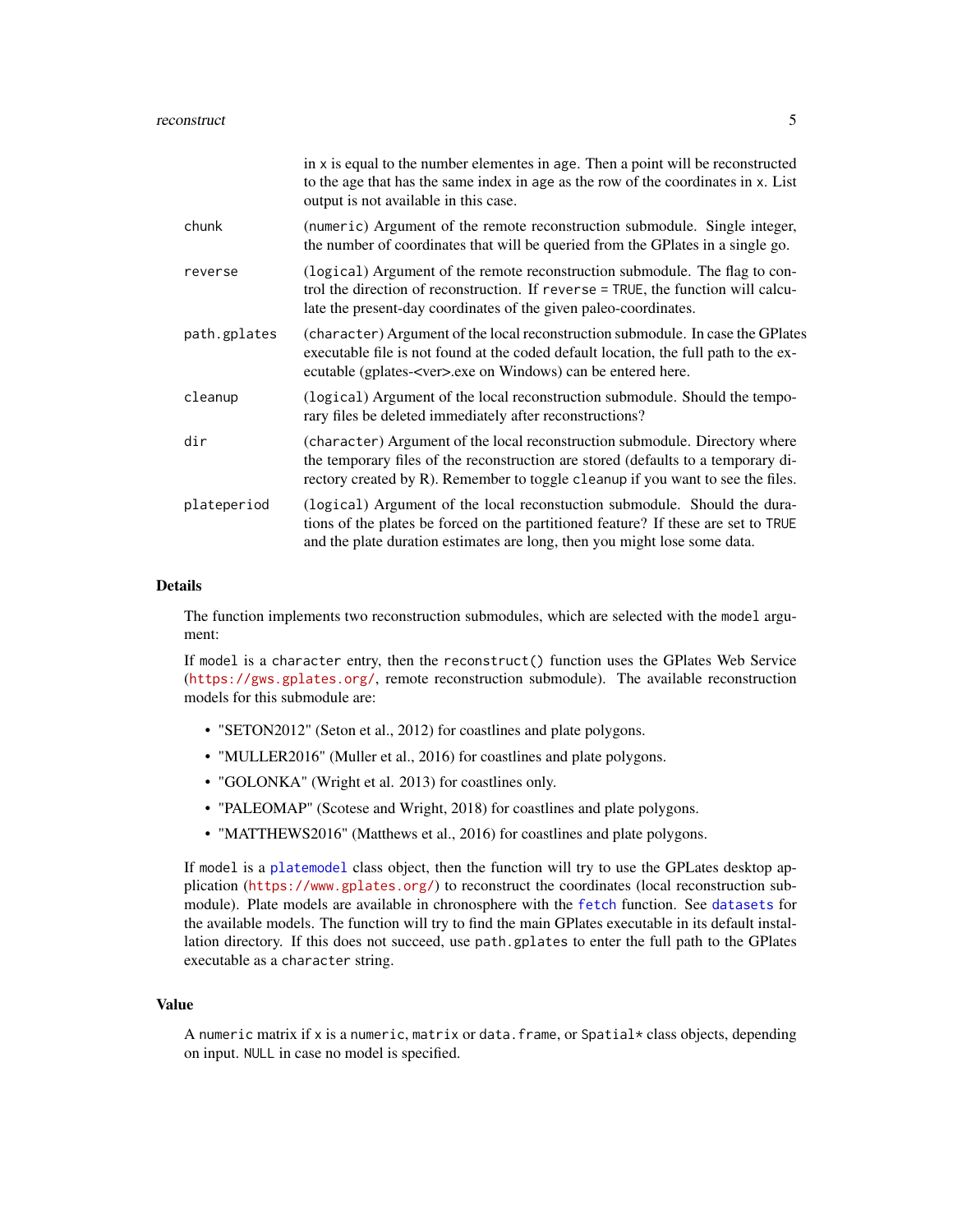#### <span id="page-5-0"></span>References

Matthews, K. J., Maloney, K. T., Zahirovic, S., Williams, S. E., Seton, M., & Müller, R. D. (2016). Global plate boundary evolution and kinematics since the late Paleozoic. Global and Planetary Change, 146, 226–250. https://doi.org/10.1016/j.gloplacha.2016.10.002

Müller, R. D., Seton, M., Zahirovic, S., Williams, S. E., Matthews, K. J., Wright, N. M., ... Cannon, J. (2016). Ocean Basin Evolution and Global-Scale Plate Reorganization Events Since Pangea Breakup. Annual Review of Earth and Planetary Sciences, 44(1), 107–138. https://doi.org/10.1146/annurevearth-060115-012211

Scotese, C., & Wright, N. M. (2018). PALEOMAP Paleodigital Elevation Models (PaleoDEMS) for the Phanerozoic PALEOMAP Project. Retrieved from https://www.earthbyte.org/paleodemresource-scotese-and-wright-2018/

Seton, M., Müller, R. D., Zahirovic, S., Gaina, C., Torsvik, T., Shephard, G., . . . Chandler, M. (2012). Global continental and ocean basin reconstructions since 200Ma. Earth-Science Reviews, 113(3–4), 212–270. https://doi.org/10.1016/j.earscirev.2012.03.002

Wright, N., Zahirovic, S., Müller, R. D., & Seton, M. (2013). Towards community-driven paleogeographic reconstructions: integrating open-access paleogeographic and paleobiology data with plate tectonics. Biogeosciences, 10(3), 1529–1541. https://doi.org/10.5194/bg-10-1529-2013

#### Examples

```
# With the web service (GPlates Web Service was offline at submission)
# simple matrices
# replace model with desired choice
reconstruct(matrix(c(95, 54), nrow=1), 140, model=NULL)
# points reconstruction
xy <-cbind(long=c(95,142), lat=c(54, -33))
reconstruct(xy, 140, model=NULL)
```
rgplates *R Interface for the GPlates Web Service and Desktop Application*

#### Description

Query functions to the GPlates <https://www.gplates.org/> desktop application and the GPlates Web Service <https://gws.gplates.org/> allow users to reconstruct coordinates, static plates, and Spatial objects without leaving the R running environment. This R extension was supported by the FAU GeoZentrum Nordbayern and is developed under the umbrella of the DFG (Deutsche Forschungsgemeinschaft) Research Unit TERSANE2 (For 2332, TEmperature Related Stressors in ANcient Extinctions).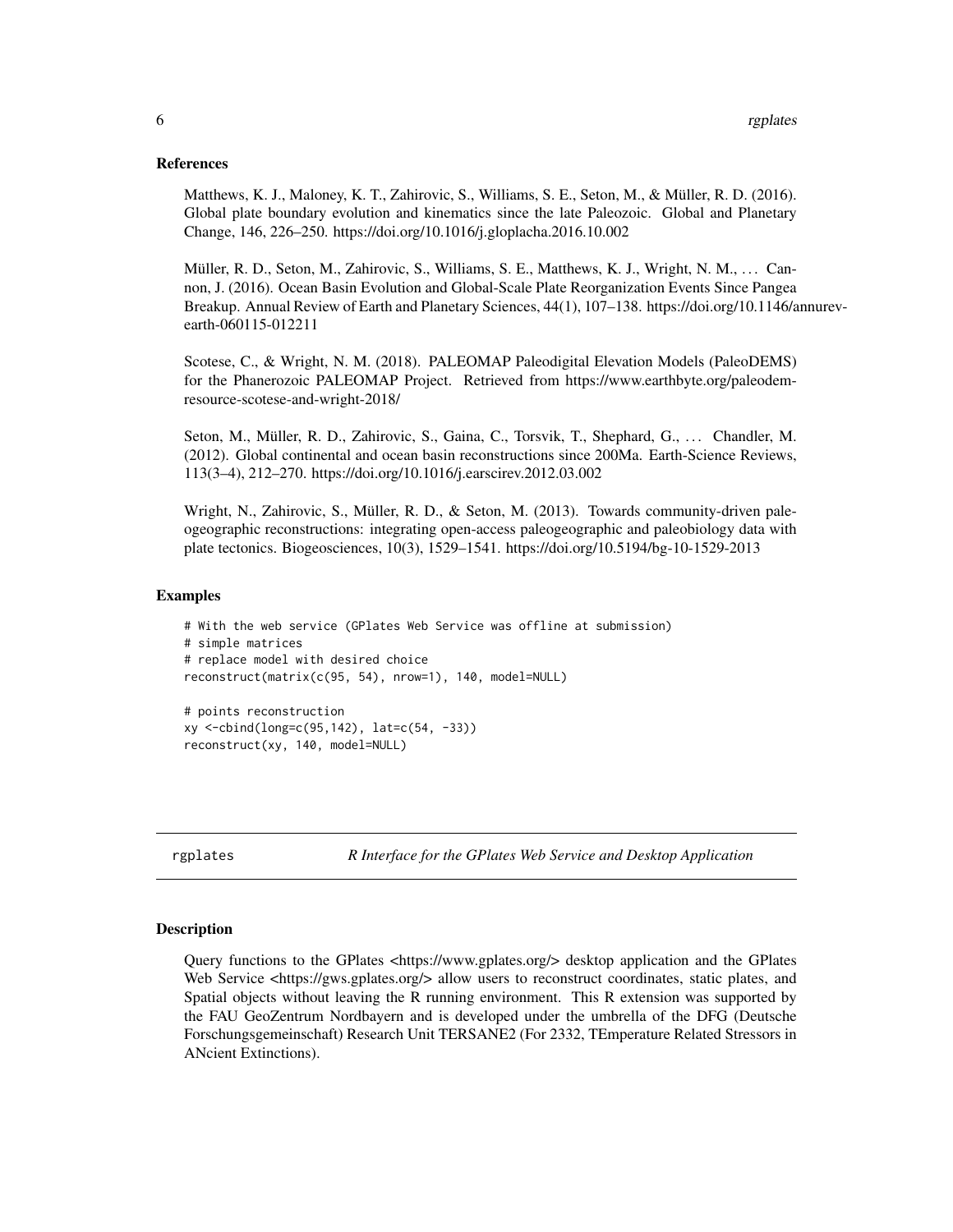#### rgplates **7**

#### Details

This is still the Beta version. As is R, this is free software and comes with ABSOLUTELY NO WARRANTY. Nevertheless, notes about found bugs and suggestions are more than welcome.

#### Author(s)

Adam T. Kocsis (adam.t.kocsis@gmail.com) and Nussaibah B. Raja